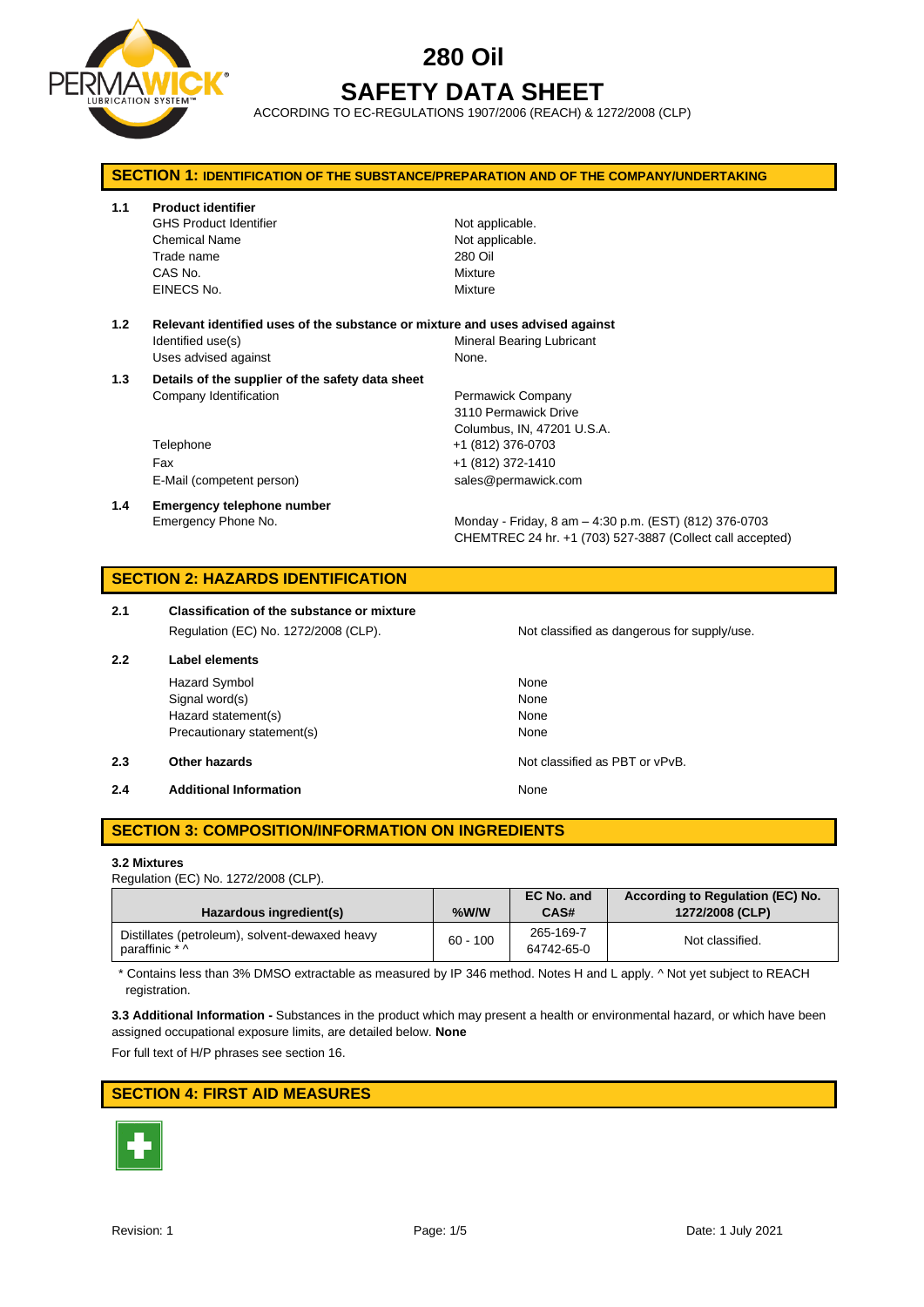

| 4.1 | Description of first aid measures                                             |                                                                                            |
|-----|-------------------------------------------------------------------------------|--------------------------------------------------------------------------------------------|
|     | Inhalation                                                                    | Unlikely to be required but if necessary treat symptomatically.                            |
|     | Skin Contact                                                                  | Wash affected skin with soap and water.                                                    |
|     | Eye Contact                                                                   | Eyes should be washed with plenty of water. If symptoms occur<br>obtain medical attention. |
|     | Ingestion                                                                     | Unlikely to be required but if necessary treat symptomatically.                            |
| 4.2 | Most important symptoms and effects, both<br>acute and delayed                | None                                                                                       |
| 4.3 | Indication of the immediate medical attention<br>and special treatment needed | <b>None</b>                                                                                |
|     | <b>SECTION 5: FIRE-FIGHTING MEASURES</b>                                      |                                                                                            |

| 5.1 | <b>Extinguishing media</b>                                       |                                                                                                             |  |  |
|-----|------------------------------------------------------------------|-------------------------------------------------------------------------------------------------------------|--|--|
|     | -Suitable Extinguishing Media<br>-Unsuitable Extinguishing Media | Extinguish with waterspray, dry chemical, sand or carbon dioxide.<br>None anticipated.                      |  |  |
| 5.2 | Special hazards arising from the substance or<br>mixture         | This product may give rise to hazardous fumes in a fire.                                                    |  |  |
| 5.3 | <b>Advice for fire-fighters</b>                                  | A self contained breathing apparatus and suitable protective<br>clothing should be worn in fire conditions. |  |  |

## **SECTION 6: ACCIDENTAL RELEASE MEASURES**

| 6.1 | Personal precautions, protective equipment<br>and emergency procedures | Avoid skin contact. Avoid contact with eyes.                                                                                                       |
|-----|------------------------------------------------------------------------|----------------------------------------------------------------------------------------------------------------------------------------------------|
| 6.2 | <b>Environmental precautions</b>                                       | Use appropriate container to avoid environmental contamination.                                                                                    |
| 6.3 | Methods and material for containment and<br>cleaning up                | Contain and cover spilled substance with dry sand or earth or<br>other suitable dry material. Transfer to a container for disposal or<br>recovery. |
| 6.4 | Reference to other sections                                            | None                                                                                                                                               |
| 6.5 | <b>Additional Information</b>                                          | None.                                                                                                                                              |

#### **SECTION 7: HANDLING AND STORAGE**

**7.1 Precautions for safe handling Avoid skin contact. Avoid contact with eyes.** 

**7.2 Conditions for safe storage, including any incompatibilities**

-Storage Temperature **Store at room temperature.** -Incompatible materials **Strong oxidising agents**.

## **7.3 Specific end use(s)** Synthetic Bearing Lubricant

**SECTION 8: EXPOSURE CONTROLS/PERSONAL PROTECTION** 

#### **8.1 Control parameters**

#### **8.1.1 Occupational Exposure Limits**

| <b>SUBSTANCE.</b> | <b>CAS No.</b> | . (8 hr<br>LTEL<br><b>TWA</b><br>. ppm) | . (8 hr<br>LTEM<br>$TWA$ ma/m <sup>3</sup> ) | <b>STEL</b><br>(ppm) | <b>STEL</b><br>(mg/m <sup>3</sup> ) | Note:  |
|-------------------|----------------|-----------------------------------------|----------------------------------------------|----------------------|-------------------------------------|--------|
| None              | -----          | -----                                   | -----                                        | -----                | -----                               | -----  |
| known             | ------         | ------                                  | ------                                       | ------               | ------                              | ------ |

| Limit value type<br>(country of origin) | <b>SUBSTANCE.</b> | <b>CAS No.</b> | <b>Biological limit value</b> | Note: |
|-----------------------------------------|-------------------|----------------|-------------------------------|-------|
| None known                              | -----             | -----          | -----                         | ----- |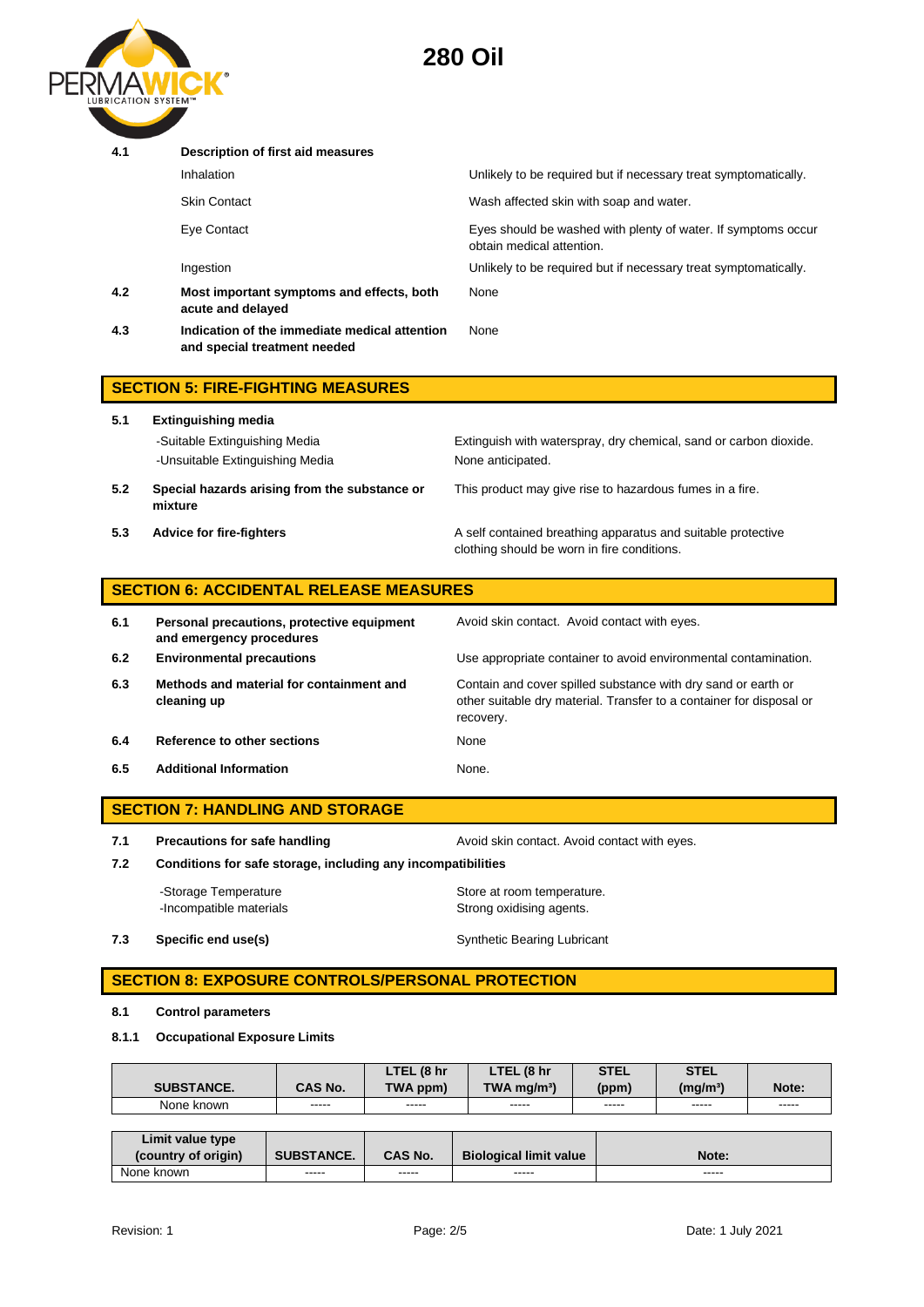# **280 Oil**



| 8.1.2<br>8.2                                       | Recommended monitoring method<br><b>Exposure controls</b> | Not available          |  |  |
|----------------------------------------------------|-----------------------------------------------------------|------------------------|--|--|
| 8.2.1                                              | Appropriate engineering controls                          | Not normally required. |  |  |
| 8.2.2                                              | <b>Personal protection equipment</b>                      |                        |  |  |
|                                                    | Eye/face protection                                       | Safety spectacles.     |  |  |
|                                                    | Skin protection (Hand protection/ Other)                  | Not normally required. |  |  |
|                                                    | Respiratory protection                                    | Not normally required. |  |  |
|                                                    | Thermal hazards                                           | Not normally required. |  |  |
| 8.2.3                                              | <b>Environmental Exposure Controls</b>                    | Not normally required. |  |  |
| <b>SECTION 9: PHYSICAL AND CHEMICAL PROPERTIES</b> |                                                           |                        |  |  |

# **9.1 Information on basic physical and chemical properties**

| Appearance                                                 | Liquid                  |
|------------------------------------------------------------|-------------------------|
| Colour.                                                    | Amber                   |
| Odour                                                      | Fuel oil-like.          |
| Odour threshold (ppm)                                      | Not available           |
|                                                            | Not available           |
| pH (Value)                                                 | Not available           |
| Melting point $(^{\circ}C)$ / Freezing point $(^{\circ}C)$ |                         |
| Boiling point/boiling range (°C):                          | Not available           |
| Flash point (°C)                                           | 213 [Clevland Open cup] |
| Evaporation rate                                           | Not available           |
| Flammability (solid, gas)                                  | Not available           |
| Explosive limit ranges                                     | Not available           |
| Vapour pressure (Pascal)                                   | Not available           |
| Vapour density (Air=1)                                     | Not available           |
| Density (g/ml)                                             | 0.87                    |
| Solubility (Water)                                         | Negligible.             |
| Solubility (Other)                                         | Not available           |
| Partition coefficient (n-Octanol/water)                    | Not available           |
| Auto ignition point (°C)                                   | Not available           |
| Decomposition temperature (°C)                             | Not available           |
| Kinematic Viscosity (cSt) @ 40°C (Base Oil)                | 58                      |
| Explosive properties                                       | Not explosive.          |
| Oxidising properties                                       | Not oxidising.          |

#### **9.2 Other information Not available.**

## **SECTION 10: STABILITY AND REACTIVITY**

- **10.2 Chemical stability** Stable.
- **10.3 Possibility of hazardous reactions** None anticipated.
- **10.4 Conditions to avoid** None

**10.1 Reactivity 10.1 Reactivity 10.1 Reactivity Stable under normal conditions.**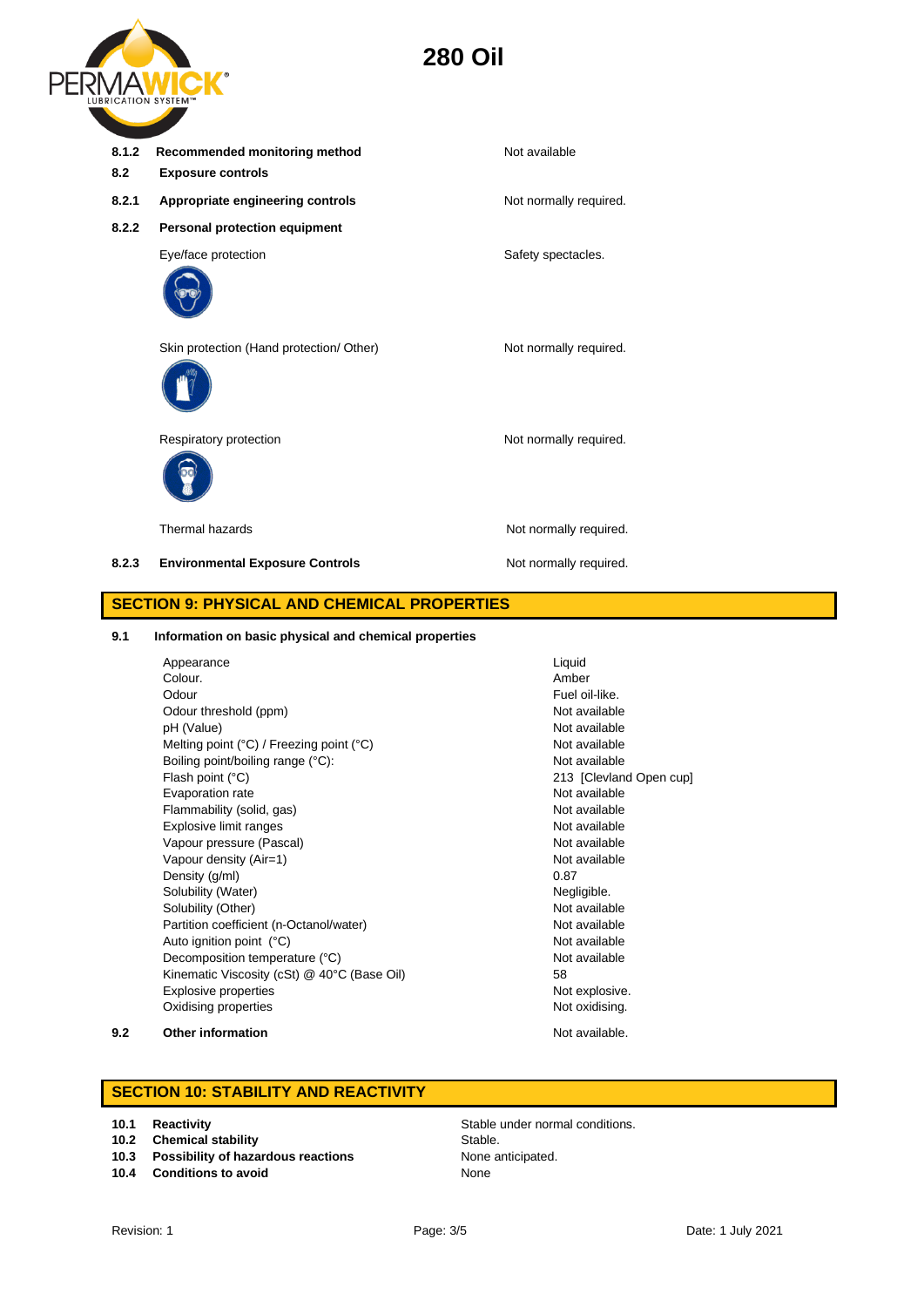

# **280 Oil**

**10.5 Incompatible materials** Oxidizers

**10.6 Hazardous Decomposition Product(s)** Carbon monoxide, Carbon dioxide, Nitrogen, phosphorous oxides

#### **SECTION 11: TOXICOLOGICAL INFORMATION**

#### **11.1 Information on toxicological effects**

#### **11.1.1 Substances**

Not applicable

#### **11.1.2 Mixtures - By analogy with similar materials:**

Acute toxicity **Not to be expected.** Skin corrosion/irritation **Skin corrosion/irritation** Unlikely to cause skin irritation. Serious eye damage/irritation **Exercise 2018** Unlikely to cause eye irritation. Respiratory or skin sensitization Not to be expected. Germ cell mutagenicity expected. Carcinogenicity **Not to be expected.** Reproductive toxicity Not to be expected. STOT - single exposure Not to be expected. STOT - repeated exposure Not to be expected. Aspiration hazard Not to be expected.

#### **11.1.3 Substances in preparations / mixtures**

| Distillates (petroleum), solvent-dewaxed heavy paraffinic (CAS No. 64742-65-0) |                                      |  |  |  |
|--------------------------------------------------------------------------------|--------------------------------------|--|--|--|
| Acute toxicity                                                                 | $LD50 > 5000$ mg/kg (rat)            |  |  |  |
|                                                                                | $LC50 = 2.18$ mg/l (4 hour(s)) (rat) |  |  |  |
|                                                                                | $LD50 > 2000$ mg/kg (rabbit)         |  |  |  |
| Skin corrosion/irritation                                                      | Non-irritant.                        |  |  |  |
| Serious eye damage/irritation                                                  | Non-irritant.                        |  |  |  |
| Respiratory or skin sensitization                                              | It is not a skin sensitiser.         |  |  |  |
| Germ cell mutagenicity                                                         | Negative                             |  |  |  |
| Carcinogenicity                                                                | Negative                             |  |  |  |
| Reproductive toxicity                                                          | Not to be expected.                  |  |  |  |
| STOT - single exposure                                                         | Not to be expected.                  |  |  |  |
| STOT - repeated exposure                                                       | Not to be expected.                  |  |  |  |
| Aspiration hazard                                                              | Not applicable                       |  |  |  |

#### **11.2 Other information** None known.

#### **SECTION 12: ECOLOGICAL INFORMATION**

#### **12.1 Toxicity**

#### **Substances in preparations / mixtures**

Distillates (petroleum), solvent-dewaxed heavy paraffinic (CAS No. 64742-65-0)

|                              | Acute toxicity                                                                                                                                                   | $NOEL > 100$ mg/l (96 hour) (P. promelas)<br>$NOEL > 10,000$ mg/l (96 hour) (G. pulex)                                                                                                                |
|------------------------------|------------------------------------------------------------------------------------------------------------------------------------------------------------------|-------------------------------------------------------------------------------------------------------------------------------------------------------------------------------------------------------|
|                              | Long Term                                                                                                                                                        | $NOEL > 100$ mg/l (72 hour) (P. subcapitata)<br>$NOEL = 10$ mg/l (21 days) (D. magna)                                                                                                                 |
| 12.3<br>12.4<br>12.5<br>12.6 | 12.2 Persistence and degradability<br><b>Bioaccumulative potential</b><br>Mobility in soil<br><b>Results of PBT and vPvB assessment</b><br>Other adverse effects | There is evidence of degredation in soil and water.<br>The substance has low potential for bioaccumulation.<br>The product has low mobility in soil.<br>Not classified as PBT or vPvB.<br>None known. |

#### **SECTION 13: DISPOSAL CONSIDERATIONS**

| 13.1 | Waste treatment methods       | Disposal should be in accordance with local, state or national<br>legislation. Consult an accredited waste disposal contractor or the<br>local authority for advice. |
|------|-------------------------------|----------------------------------------------------------------------------------------------------------------------------------------------------------------------|
| 13.2 | <b>Additional Information</b> | None known.                                                                                                                                                          |